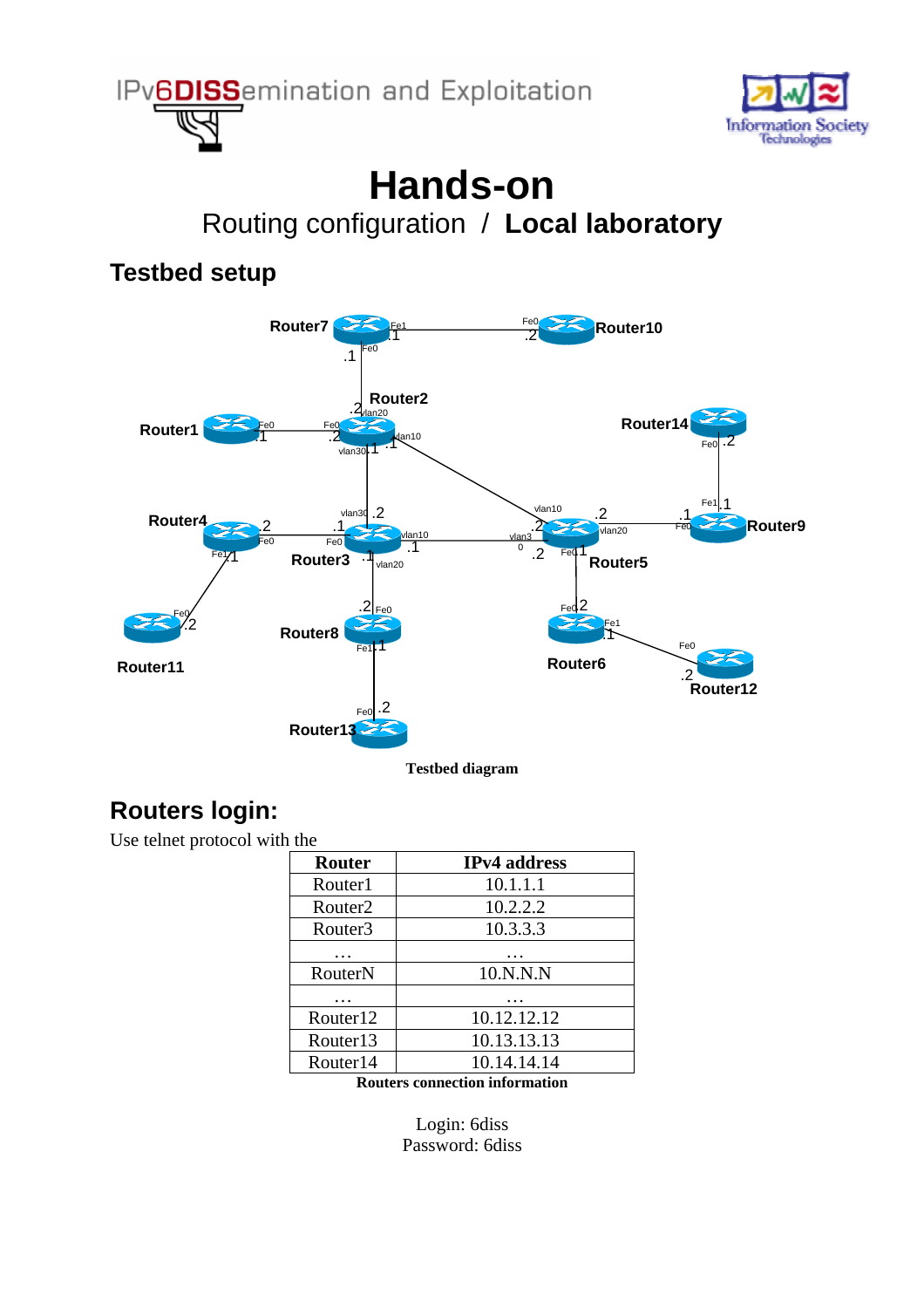



### **Addressing configuration**

*1°) Configure the following addressing plan on the routers.*  Loopbacks:

| <b>Name</b>          | <b>IPv6</b> Loopback address | <b>IPv4 Loopback address (for</b> |
|----------------------|------------------------------|-----------------------------------|
|                      |                              | router-ID)                        |
| Router1              | 2001:DB8:CAFE:8001::1/64     | 10.1.1.1                          |
| Router <sub>2</sub>  | 2001:DB8:CAFE:8002::1/64     | 10.2.2.2                          |
| Router3              | 2001:DB8:CAFE:8003::1/64     | 10.3.3.3                          |
| Router4              | 2001:DB8:CAFE:8004::1/64     | 10.4.4.4                          |
| Router <sub>5</sub>  | 2001:DB8:CAFE:8005::1/64     | 10.5.5.5                          |
| Router <sub>6</sub>  | 2001:DB8:CAFE:8006::1/64     | 10.6.6.6                          |
| Router <sub>7</sub>  | 2001:DB8:CAFE:8007::1/64     | 10.7.7.7                          |
| Router <sub>8</sub>  | 2001:DB8:CAFE:8008::1/64     | 10.8.8.8                          |
| Router <sub>9</sub>  | 2001:DB8:CAFE:8009::1/64     | 10.9.9.9                          |
| RouterN              | 2001:DB8:CAFE:800N::1/64     | 10.N.N.N                          |
| $\cdot$              |                              |                                   |
| Router <sub>14</sub> | 2001:DB8:CAFE:8014::1/64     | 10.14.14.14                       |

Interconnections:

| Interconnections (R1 - R2) | <b>Prefix</b>           |
|----------------------------|-------------------------|
| router1 - router2          | 2001:DB8:CAFE:8101::/64 |
| router2 - router3          | 2001:DB8:CAFE:8102::/64 |
| router2 - router5          | 2001:DB8:CAFE:8103::/64 |
| router7 - router2          | 2001:DB8:CAFE:8104::/64 |
| router3 - router4          | 2001:DB8:CAFE:8105::/64 |
| router3 - router5          | 2001:DB8:CAFE:8106::/64 |
| router3 - router8          | 2001:DB8:CAFE:8107::/64 |
| router5 - router6          | 2001:DB8:CAFE:8108::/64 |
| router9 - router5          | 2001:DB8:CAFE:8109::/64 |
| router7 - router10         | 2001:DB8:CAFE:8110::/64 |
| router4 - router 11        | 2001:DB8:CAFE:8111::/64 |
| router 6 - router 12       | 2001:DB8:CAFE:8112::/64 |
| router8 - router 13        | 2001:DB8:CAFE:8113::/64 |
| router9 - router 14        | 2001:DB8:CAFE:8114::/64 |

R1 has address =  $prefix::1$ R2 has address =  $prefix::2$ 

*2°) Check you can ping address of the routers connected to the router you manage. 3°) Take a look at the IPv6 details of an interface. Write down the different addresses you observe and give their types and usage.*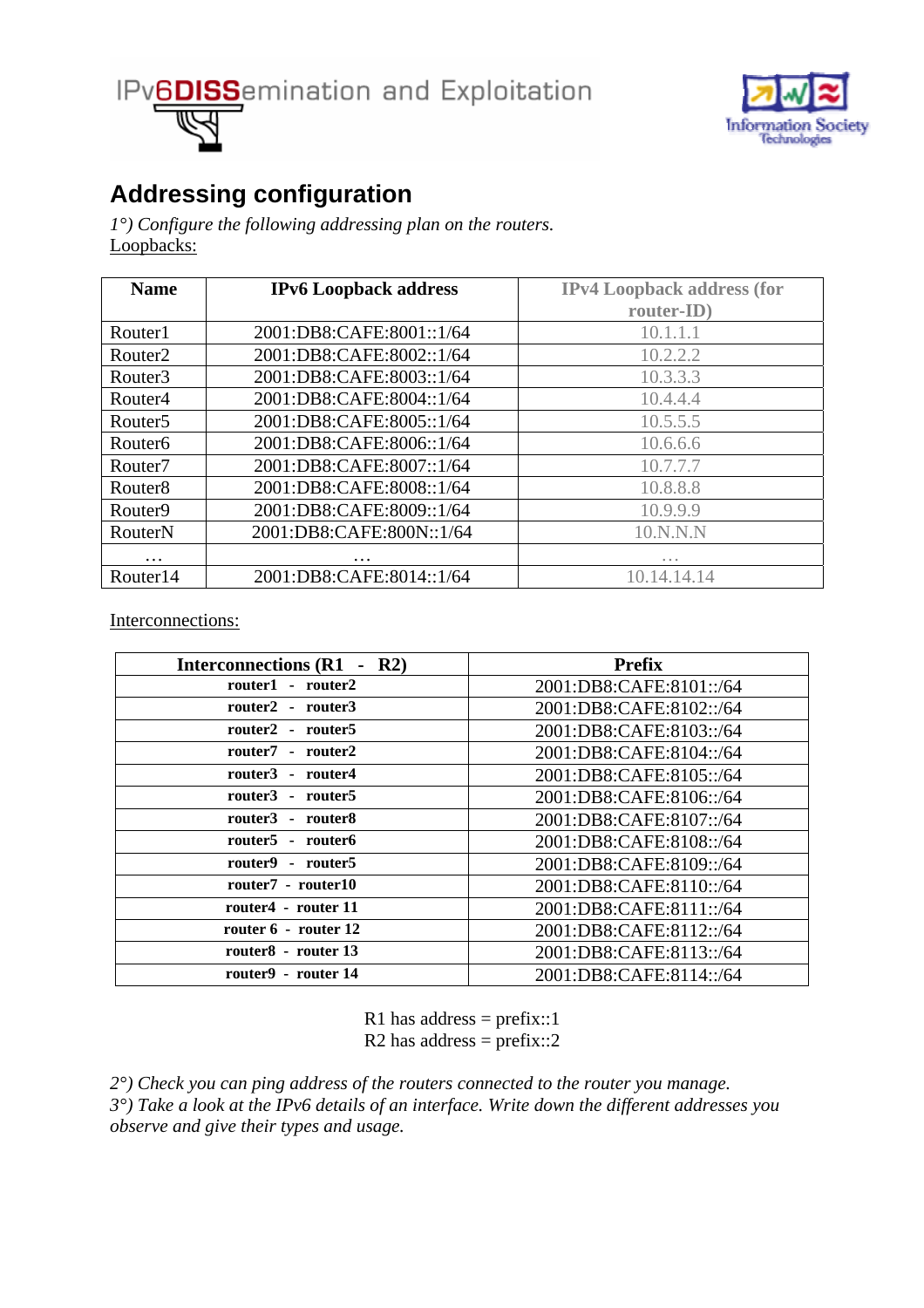

## **OSPF configuration for IPv6**

*1°) Enable OSPFv3 routing protocol for IPv6 on all routers.* 

*2°) Enable CEF switching for IPv6 on CISCO routers* 

*3°) Enable the OSPFv3 process you have configured in question 1 on all interfaces of the lab (except loopback interfaces). Use area 0 for OSPFv3.* 

*4°) Check OSPFv3 connections are established between routers.* 

*5°)Redistribute the loopback addresses in OSPFv3.* 

*6°) Check all routers in the labs receive all interconnection and loopback prefixes via OSPFv3.* 

*7°) Check reachability of all routers loopback addresses from your router using ping command.*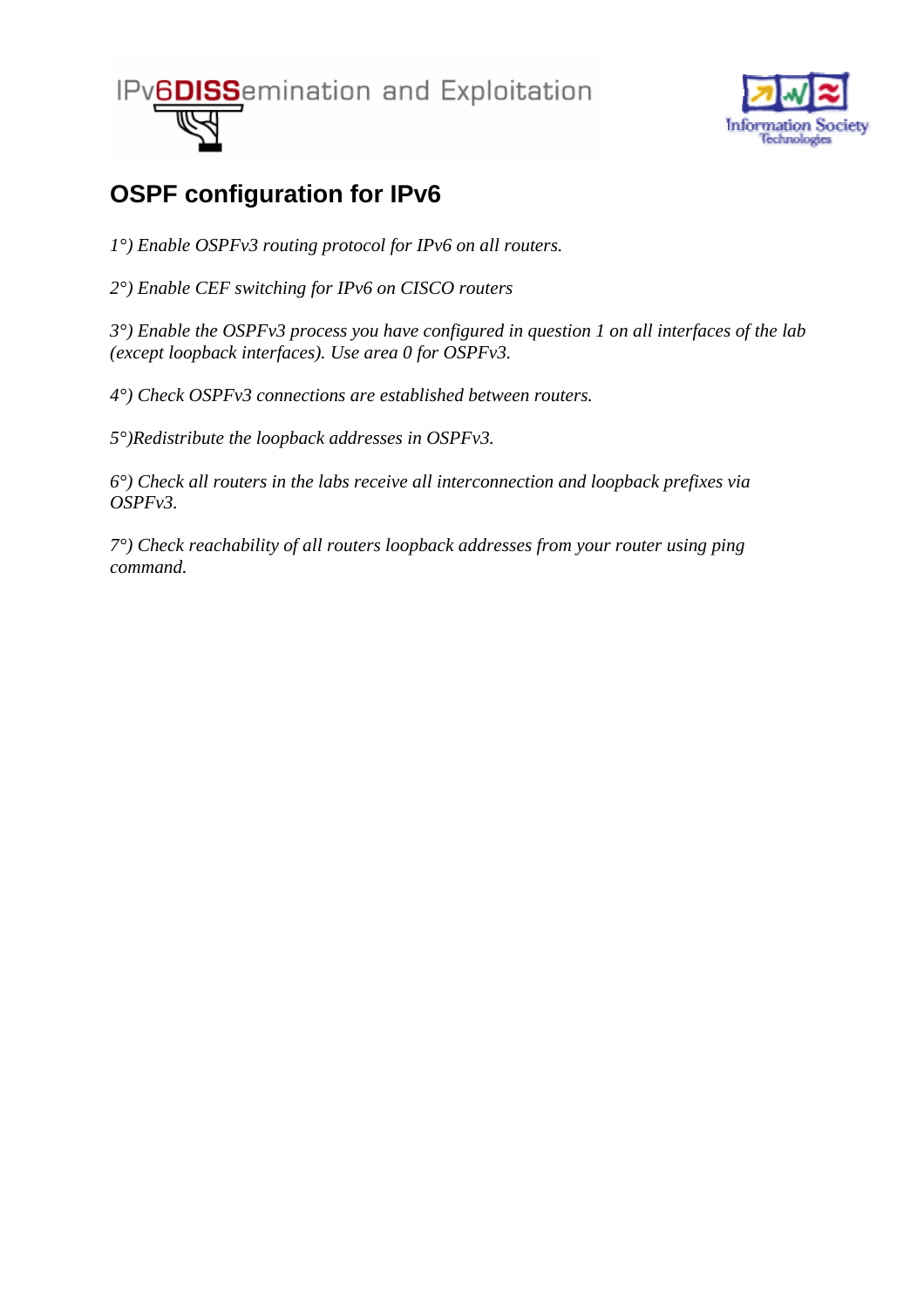

#### **BGP configuration for IPv6**

*1°) Configure an eMBGP peerings between router2, router3 and router5. For this purpose, interconnection addresses must be used to setup the peerings. Also note that:* 

- *AS number of router2 is 65151*
- *AS number of router3 is 65152*
- *AS number of router5 is 65153*

*Note that you have to disable OSPF in "external" interfaces:* 

- *for router2, OSPF must be disabled in VLAN30 and VLAN10*
- *for router3, OSPF must be disabled in VLAN30 and VLAN10*
- *for router5, OSPF must be disabled in VLAN30 and VLAN10*

*2°) Configure an iMBGP peering between:* 

- *router1 router2 (AS65151)*
- *router7 router2 (AS65151)*
- *router7 router10 (AS65151)*
- *router3 router4 (AS65152)*
- *router3 router8 (AS65152)*
- *router4 router11 (AS65152)*
- *router8 router13 (AS65152)*
- *router5 router6 (AS65153)*
- *router5 -router9 (AS65153)*
- *router6 –router12 (AS65153)*
- *router9 router14 (AS65153)*

*Note: For iMBGP peerings, you have to specify the ipv6 address used for the BGP routing updates:* 

> router bgp xxxx ... address-family ipv6 ... ... neighbor X:X:X:X::X update-source Loopback 0 . . . . . .

*Note that the iMBGP full mesh is configured between loopback addresses of the routers. This is the reason why OSPF is needed to reach loopback addresses.* 

*3°) Check the status of the eMBGP and iMBGP peerings. They must be in established state before going to the next step.* 

*4°) Check that you receive prefixes via the eMBGP peerings. Check they are properly propagated to the routers of the lab through iMBGP peerings.* 

*Bonus:*